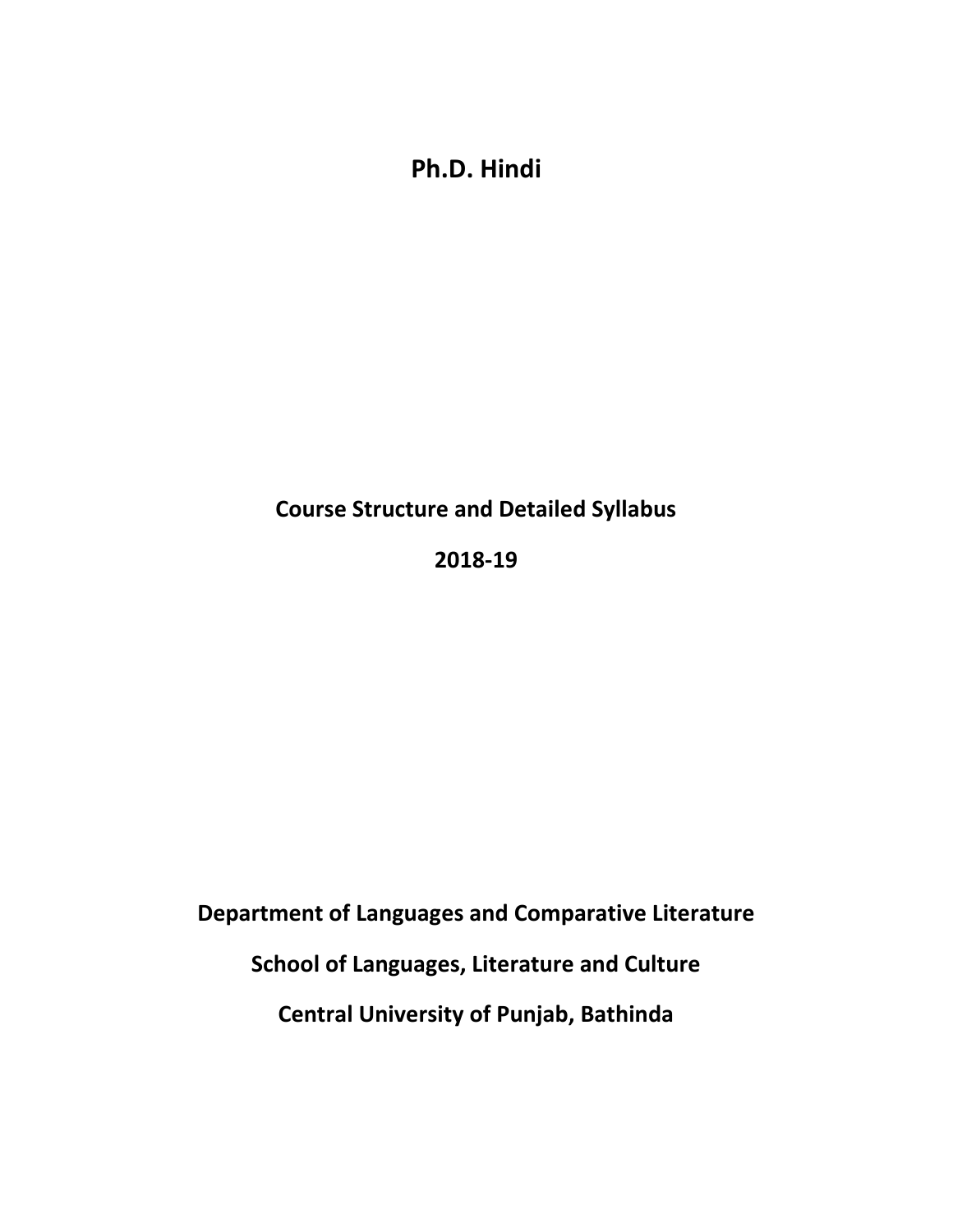# **Department of Languages and Comparative Literature**

### **COURSE STRUCTURE**

## **Ph.D. in Hindi**

| S.No.            | Type          | Course Code     | Course Title                                                                | L              | T | $\mathbf P$ | Cr |
|------------------|---------------|-----------------|-----------------------------------------------------------------------------|----------------|---|-------------|----|
| 1.               | $\mathbf F$   | <b>HIN.701</b>  | <b>Research Methodology and Computer</b><br>Applications                    | $\overline{4}$ |   |             | 4  |
| 2.               | $\mathbf F$   | <b>HIN.701P</b> | <b>Research Methodology and Computer</b><br><b>Applications - Practical</b> |                |   | 2           |    |
| 3.               | $\mathcal{C}$ | <b>HIN.702</b>  | kfgR; $\sqrt{2}$ ; u dh izkkf $\sqrt{2}$ ; ka                               | 5              |   |             |    |
| $\overline{4}$ . | E             |                 | Elective*                                                                   | 5              |   |             |    |
| 5.               | $\mathcal{C}$ | <b>HIN.700</b>  | Seminar                                                                     |                |   |             |    |
|                  |               |                 | Total                                                                       | 14             |   | 2           | 16 |

\*Choose any one option:

 $HIN.703$ : हिन्दी में समकालीन विमर्श (डॉ. राजेन्द्र कुमार)

HIN.704: हिन्दी कथा साहित्य (डॉ. राजेन्द्र कुमार)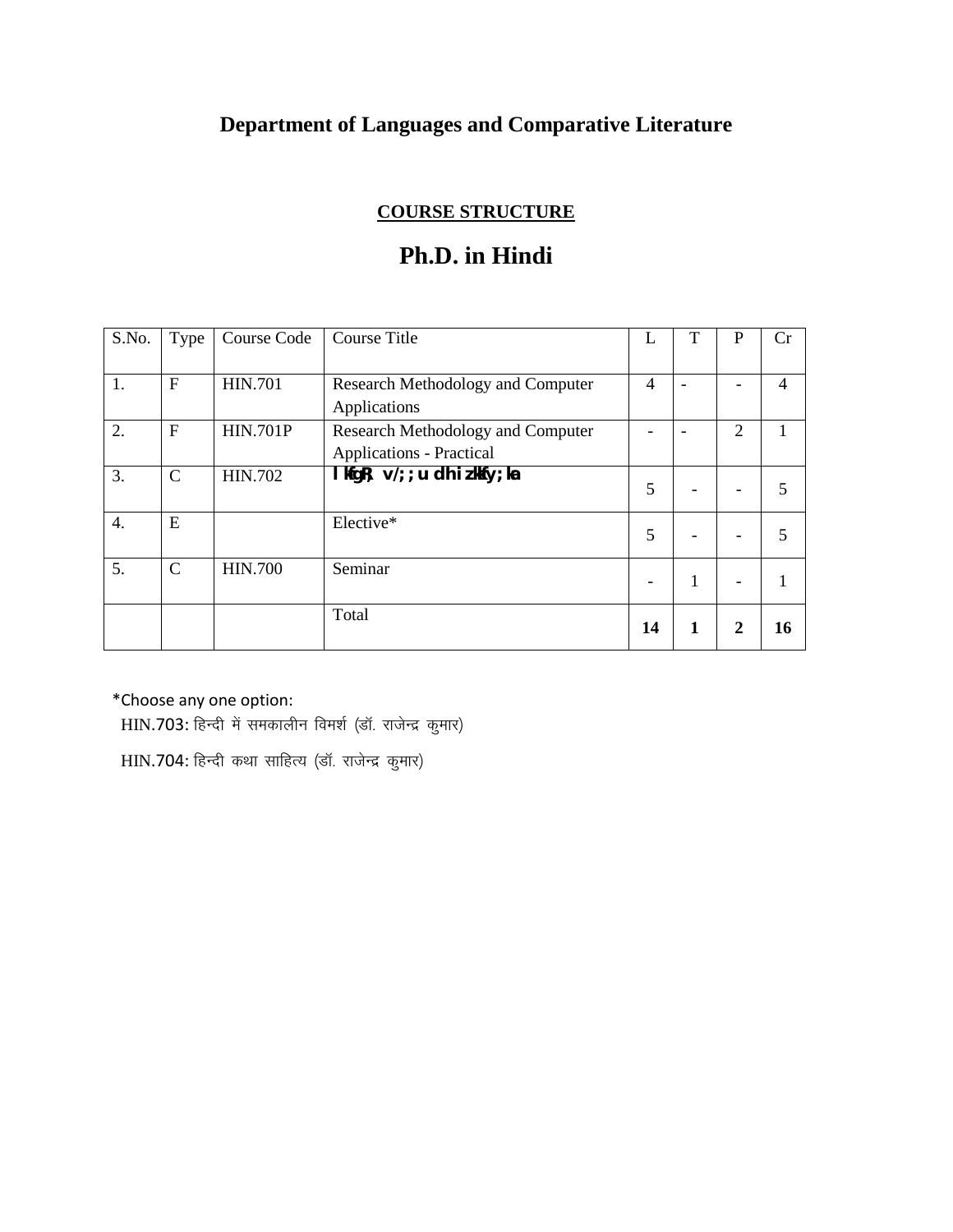#### **Detailed Syllabus**

| HIN.701: Research Methodology and Computer Applications. Credit $\begin{array}{c c c c c c} \hline \text{HIN.701:} & \text{Research Methodology and Computer Applications.} \end{array}$ |  |         |
|------------------------------------------------------------------------------------------------------------------------------------------------------------------------------------------|--|---------|
| Hours: 4.                                                                                                                                                                                |  | $4 - 4$ |

#### **Unit I**

General principles of research: Meaning and importance of research, critical thinking, formulating hypothesis and development of research plan, review of literature, interpretation of results and discussion.

Library: Classification systems, e-Library, reference management, web-based literature search engines.

Research and Academic Integrity: Copyright issues, Conduct of ethical research, Plagiarism in research.

#### **Unit II**

Mechanics of writing: Format, language and style in research publications (MLA format)

Research methods in literature/literary research: archival, personal narratives, oral history, visual methodologies, discourse analysis, ethnographic methods, textual analysis, creative writing, ICT

#### **Unit III**

Fundamentals of computers: Introduction to Computer Hardware and Software, Microsoft Windows, Number system

MS Office: Word, Excel and PowerPoint

#### **Unit IV**

World Wide Web: Origin and concepts, Browsers and E-mail, Searching the internet Publishing: Formatting of research papers/dissertation, DTP and Web publishing, Regional Languages and Computers: An overview

### **HIN.701P: Research Methodology and Computer Applications - Practical. Credit Hours: 1.**

Following is an indicative list of practicals, more can be added as per requirement:

- Creating bibliography using MLA style
- Using library and its various facilities
- Parts of Computer
- Basics of Microsoft Windows and Microsoft Office
- Detailed study of MS-Word, Excel and PowerPoint
- Creating table of contents, index, citations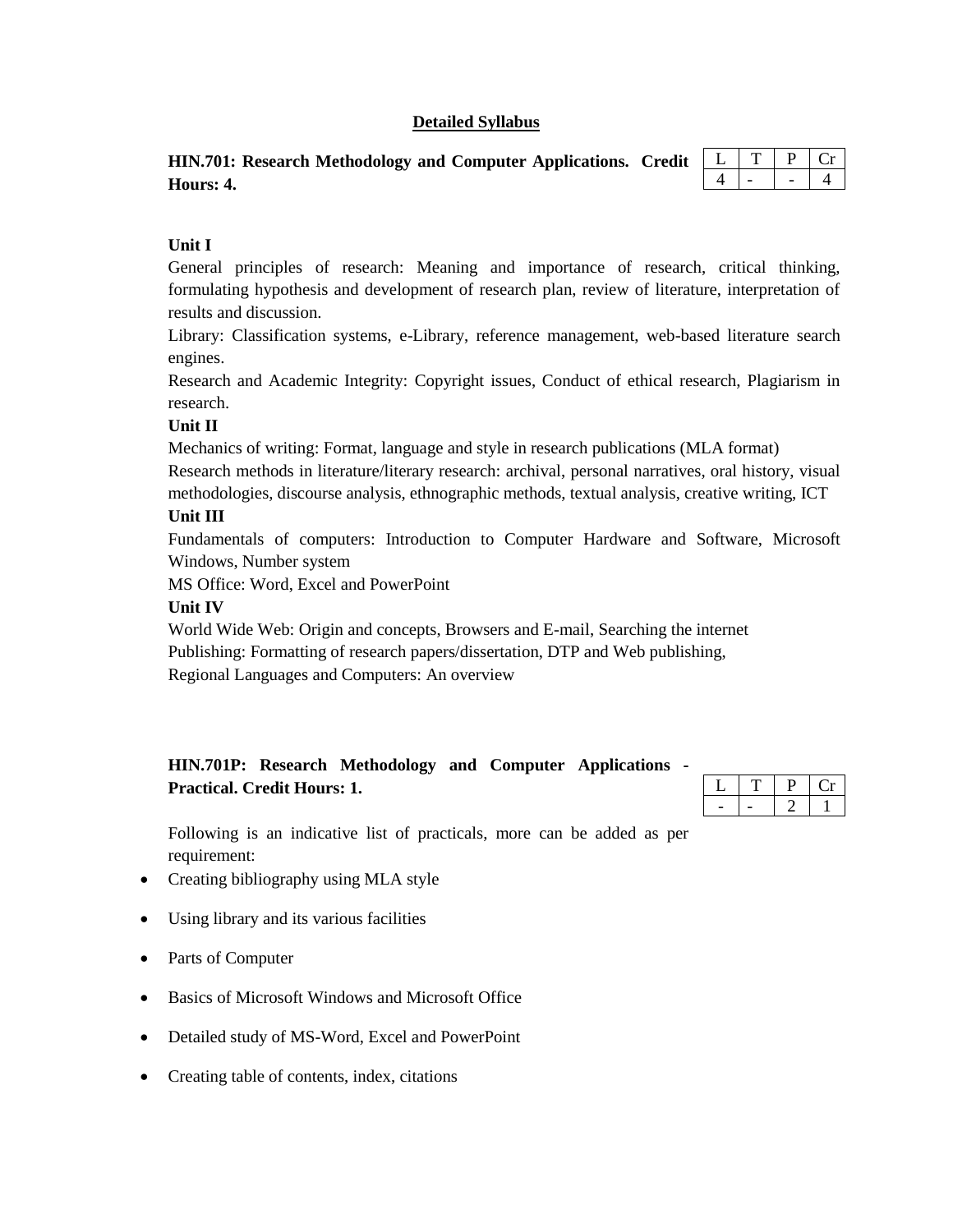- Using internet for literary research
- Introduction to font systems and typing in concerned language(s)

#### **Suggested Books**

Anderson, Jonathan and Millicent Poole, *Assignment and Thesis Writing*, New Delhi: Wiley India Pvt. Ltd.

Chindhade, Shirish, and Ashok Thorat, *An Introduction to Research: The Rudiments of Literary Research*, New Delhi: Foundation Books.

Correa, Delia Da Sousa and W.R. Owens, eds. *The Handbook to Literary Research*, Oxon: Routledge.

Eliot, Simon and W.R. Owens, eds. *A Handbook to Literary Research*, 2nd ed. Oxon: Routledge.

Ember, Carol R., and Melvin Ember*, Cross-Cultural Research Methods*, 2nd ed. Lanham: Altamira.

Goddard, Wayne, and Stuart Melville, *Research Methodology – An Introduction*, 2nd ed. Lansdowne: JUTA.

Griffin, Gabriele. *Research Methods in English Studies*. Edinburgh University Press,

Harner, James L., Literary Research Guide, 5th ed. New York: MLA.

Kothari, C.R., Research Methodology: Methods and Techniques, 2nd ed. New Delhi: New Age International (P) Ltd. Publishers.

Mohan, Vinay. *Hindi Shodh Pravidhi*, National Publishing House, New Delhi

Seale, Clive, ed. Social Research Methods: A Reader. London: Routledge.

Lambert Joan and Loyce Cox, *Microsoft Word 2013: Step by Step*, PHI Learning Pvt. Ltd. Delhi. Melton Beth et. al., *Microsoft Office Professional 2013: Step by Step*, PHI Learning Pvt. Ltd. Delhi.

Norton, Peter. *Introduction to Computers*, 7<sup>th</sup> Ed. McGraw Hill Edu. Pvt. Ltd., New Delhi.

Parekh, Ranjan. *Principals of Multimedia*, Tata McGraw Hill Edu. Pvt. Ltd., New Delhi.

Sahagal, Manmohan. *Hindi Shodh Tantra ki Rooprekha*, Panchsheel prakashan Pvt.Ltd. Jaipur

**HIN.702: lkfgR; v/;;u dh iz.kkfy;ka** 

**bdkbZ&1 ¼12 ?k.Vs½**

**l ki**\_dfrd iikkyh : संस्कृति का स्वरूप, संस्कृति के तत्त्व, सांस्कृतिक आलोचना प्रणाली के घटक तत्त्व विभिन्न विधाओं पर इस आलोचना प्रणाली का प्रयोग।

**bdkbZ&2 ¼12 ?k.Vs½**

eukoKkfud iz.kkyh: मनोविज्ञान का स्वरूप, दर्शन, विकास, तत्त्व। मनोवैज्ञानिक आलोचना प्रणाली के घटक तत्त्व। विभिन्न विधाओं पर इस आलोचना प्रणाली का प्रयोग।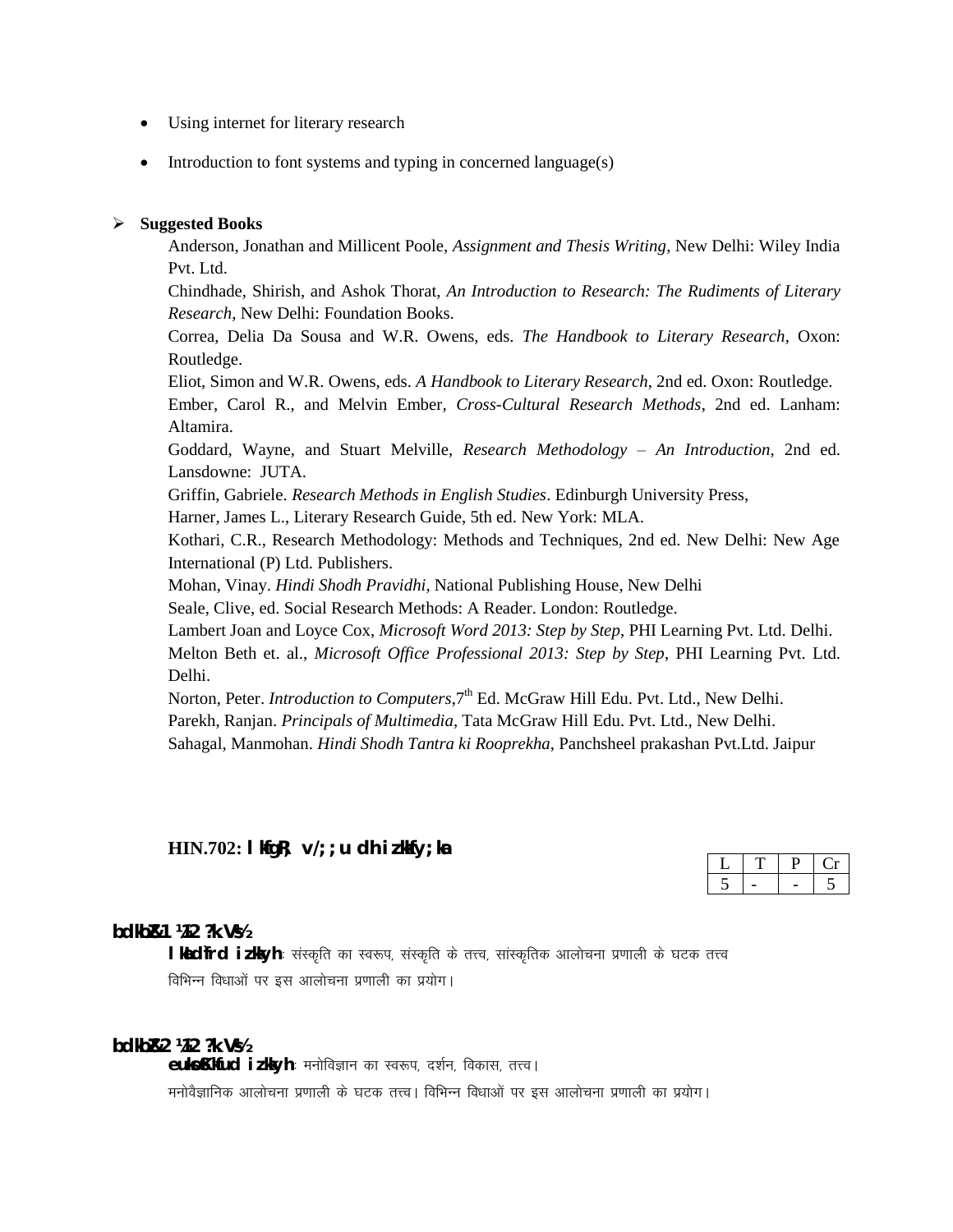#### bdkb1&3 ¼12 ?k. V\%

समाजशास्त्रीय प्रणाली : समाजशास्त्र का स्वरूप, तत्त्व।

समाजशास्त्रीय आलोचना प्रणाली के घटक तत्त्व। विभिन्न विधाओं पर इस आलोचना प्रणाली का प्रयोग।

#### bdkbl&4 ¼12 ?k. V½

सौन्दर्यशास्त्रीय प्रणाली : सौन्दर्यशास्त्र का स्वरूप, विकास, तत्त्व। सौन्दर्यशास्त्रीय आलोचना प्रणाली के घटक तत्त्व। विभिन्न विधाओं पर इस आलोचना प्रणाली का प्रयोग।

#### bdkbl&5 ¼12 ?k. V½

ykxdRkkflod vkykpuk i z kkyh : लोकसाहित्य का अर्थ एवं स्वरूप, लोक संस्कृति तथा लोक साहित्य की पृथक सत्ता लोक संस्कृति तथा लोक साहित्य में अंतर, लोक साहित्य के विविध रूप, लोक साहित्य और साहित्य का अंतः संबंध। विभिन्न विधाओं पर इस आलोचना प्रणाली का प्रयोग।

#### $V$ ; ; u ds fy, l gk; d it rd %

नगेन्द्रः भारतीय सौन्दर्यशास्त्र की भूमिका, नेशनल पब्लिशिंग हाउस, नई दिल्ली। नगेन्द्रः साहित्य का समाजशास्त्र, नेशनल पब्लिशिंग हाउस, नई दिल्ली। निर्मला जैन :साहित्य का समाजशास्त्रीय चिंतन, हिन्दी माध्यम कार्यान्वयन निदेशालय, दिल्ली विश्वविद्यालय, दिल्ली उदयभानु सिंह, हरभजन सिंह, रवीन्द्रनाथ श्रीवास्तवः साहित्य अध्ययन की दृष्टियां, नेशनल पब्लिशिंग हाउस, नई दिल्ली। हुकुमचंद राजपालः समकालीन हिन्दी समीक्षा, वाणी प्रकाशन, दिल्ली। इन्द्रनाथ मदानः आलोचना और साहित्य, नीलाभ प्रकाशन, इलाहाबाद। इमैनुअल कान्टः सौन्दर्य की मीमांसा, किताब महल, इलाहाबाद। कुमार विकलः सौन्दर्यशास्त्र के तत्त्व, राजकमल प्रकाशन, दिल्ली। पाण्डेय शशिभुषण शीतांशः मनोवैज्ञानिक और मिथकीय आलोचना, नेशनल पब्लिशिंग हाउस, नई दिल्ली। देवराजः साहित्य, समीक्षा और संस्कृति बोध, द मैक्मिलन कंपनी आफ इण्डिया, दिल्ली। डॉ. हरिद्वारी लाल शर्मा, लोक-वार्ता विज्ञान, उत्तर प्रदेश हिन्दी संस्थान, लखनऊ। डॉ. कृष्ण देव उपाध्यायः लोक साहित्य की भूमिका, साहित्य भवन प्रा. लि. इलाहाबाद। डॉ. कृष्ण देव उपाध्यायः लोक संस्कृति की रूपरेखा, लोकभारती प्रकाशन, इलाहाबाद।

### HIN.703: हिन्दी में समकालीन विमर्श

bdkbl&1 ¼15 ?k. V½

स्त्री विमर्श : सैद्धांतिक विवेचन (परिभाषा, स्वरूप, क्षेत्र, परंपरा और विकास, विशेषताएं, कलापक्ष एवं महत्त्व) कठगुलाब - मृदुला गर्ग

महादेवी वर्मा- श्रृँखला की कड़ियां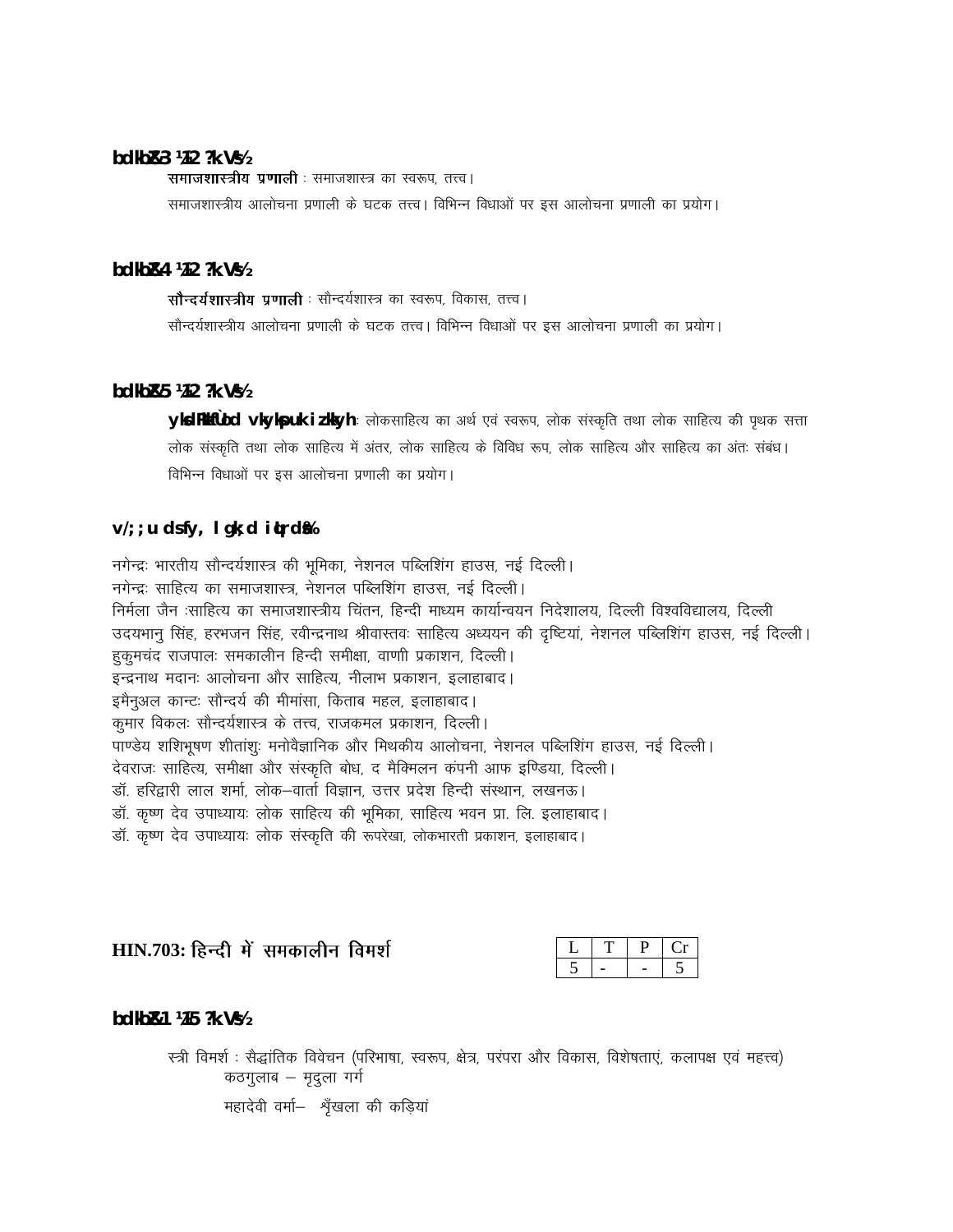**bdkbZ&2 ¼15 ?k.Vs½**

दलित विमर्श : सैद्धांतिक विवेचन (परिभाषा, स्वरूप, क्षेत्र, परंपरा और विकास, विशेषताएं, कलापक्ष एवं महत्त्व) कहानियां- सलामः औमप्रकाश वाल्मीकि, अपना गाँवः मोहनदास नेमिशराय, हक्वाईः एस.आर.हरनोट  $B$ ष्पर : जयप्रकाश कर्दम

**bdkbZ&3 ¼15 ?k.Vs½**

साम्प्रदायिक विमर्शः सैद्धांतिक विवेचन(परिभाषा, स्वरूप, क्षेत्र, परंपरा और विकास, विशेषताएं, कलापक्ष एवं महत्त्व) कितने पाकिस्तान– कमलेश्वर कहानियां– मलबे का मालिक, अमृतसर आ गया, टोबा टेक सिंह

**bdkbZ&4 ¼15 ?k.Vs½**

आदिवासी विमर्शः सैद्धांतिक विवेचन (परिभाषा, स्वरूप, क्षेत्र, परंपरा और विकास, विशेषताएं, कलापक्ष एवं महत्त्व) जो इतिहास में नहीं – राकेश कुमार सिंह महुआ माजी की कहानियां – मोइनी की मौत, सपने कभी नहीं मरते, मुक्तियोद्धा, जंगल, जमीन और सितारे, चंद्रबिन्दू,

**v/;;u ds fy, lgk;d iqLrdsa%**

Feminist Thought : A Comprehensive Introductions – Tony Rosemary • A Vindcalion of The Rights of Women : Mary Wollstoncraft. 47 • The Subjection of Women : JS Mill स्त्री अस्मिता के सवाल – डॉ. प्रभा दीक्षित स्त्री उपेक्षिता – प्रभा खेतान हिंदी नारी : कार्यशीलता के बदलते आयाम – प्रभावती जडीया मीरां का जीवनः अरविंद तेजावत. लोकभारती प्रकाशन, इलाहाबाद मीरां का काव्यः विश्वनाथ त्रिपाठी, राधाकृष्ण प्रकाशन, दिल्ली भारतीय दलित साहित्य परिप्रेक्ष्य – संपादक पून्नीसिंह कमलाप्रसाद भारतीय साहित्य में दलित एवं स्त्री – चमनलाल स्त्री लेखन : स्वप्न और संकल्प – रोहिणी अग्रवाल, राजकमल प्रकाशन, नई दिल्ली | साहित्य का स्त्री स्वर — रोहिणी अग्रवाल साहित्य की जमीन और स्त्री मन के उच्छवास, रोहिणी अग्रवाल, वाणी प्रकाशन, नई दिल्ली। स्त्री उपेक्षिताः सीमोन द बोवुआर (अनु0 प्रभा खेतान), हिन्दी पाकेट बुक्स, नई दिल्ली। आधुनिक साहित्य में दलित विमर्श- डॉ. देवेन्द्र चौबे, ओरिएंटल ब्लैकस्वान भारतीय दलित साहित्य परिप्रेक्ष्य – संपादक पुन्नीसिंह कमलाप्रसाद भारतीय साहित्य में दलित एवं स्त्री – चमनलाल चिन्तन की परंपरा और दलित साहित्य –श्यौराजसिंह बेचैन दलित साहित्य का सौंदर्यशास्त्र – ओमप्रकाश वाल्मीकि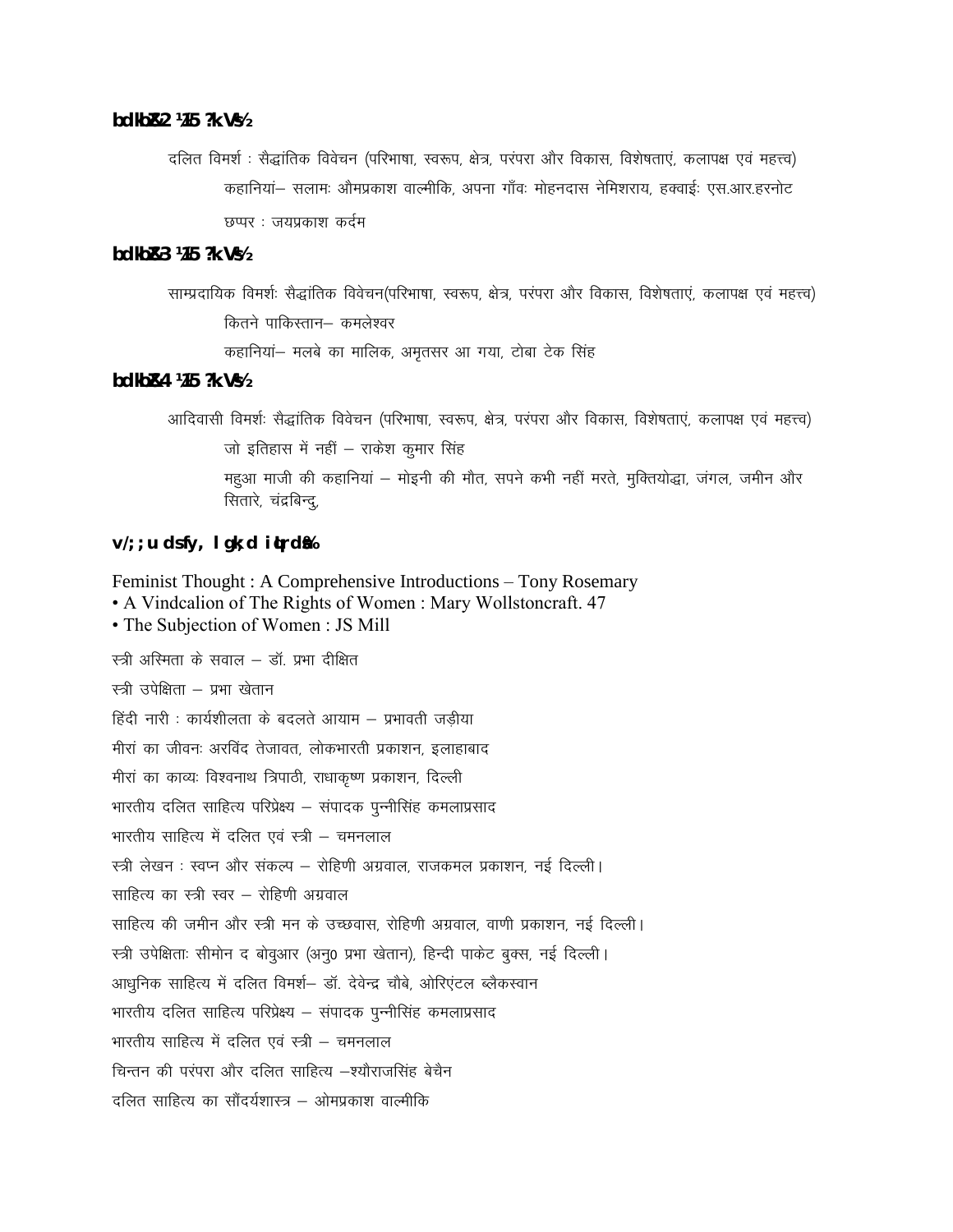दलित साहित्य का सौन्दर्यशास्त्र- शरणकुमार लिंबाले दलित कविता का संघर्ष– कवल भारती, स्वराज प्रकाशन, दिल्ली। अस्मिताओं के संघर्ष में दलित समाज – ईश कुमार, अकादमिक प्रतिभा, नई दिल्ली आदिवासी स्वर एवं नयी शताब्दी : संपादक : रमणिका गुप्ता आदिवासी स्वर : सामाजिक आर्थिक जीवन : संपादक कुमार चौहान , श्रीमती रेनू चौहान आदिवासी– स्वर : संस्कार व प्रथाएँ : संपादक हरिनारायण दत्त , श्रीमती जसप्रीतबाजवा आदिवासी स्वर : वाचिक परंपरा व साहित्य : संपादक वी.एस.चटर्जी , जयशंकर उपाध्याय

**HIN. 704:** fglinh dFkk I kfgR;

bdkb&1 ¼15 ?k. V%

हिन्दी कहानी का स्वरूप, विकास, वाद /आंदोलन पूर्व प्रेमचंद युग– सुधारवादी, संदेशवादी, जासूसी, तिलिस्म और ऐयारी। प्रेमचंद युग– प्रेमचंद और उनके समकालीन कहानीकार

bdkbR2 1415 ?k. V\

स्वातंत्रयोत्तर युगः नए आंदोलन – नई कहानी, अकहानी, सचेतन कहानी, समांतर कहानी, सक्रिय कहानी, समकालीन कहानी। हिन्दी कहानी की शिल्प विधा का विकास।

bdkb $B$ 3 ¼15 ?k. V½

हिन्दी उपन्यास का स्वरूप, विकास, वाद/आंदोलन पूर्व प्रेमचंद युग- सुधारवादी, संदेशवादी, जासूसी, तिलिस्म और ऐयारी। प्रेमचंद युग— प्रेमचंद और उनके समकालीन उपन्यासकार

bdkb1&4 1415 ?k. V\

प्रेमचंदोत्तर युग – हिन्दी उपन्यास के विभिन्न चरण:

अस्तित्वाद और हिन्दी उपन्यास

यथार्थवद और हिन्दी उपन्यास

म्नोविशलेषण और हिन्दी उपन्यास

हिन्दी के ऐतिहासिक उपन्यास

हिन्दी के आंचलिक उपन्यास

हिन्दी के राजनीतिक पक्ष से जुड़े हुए उपन्यास

दलित विमर्श और हिन्दी उपन्यास